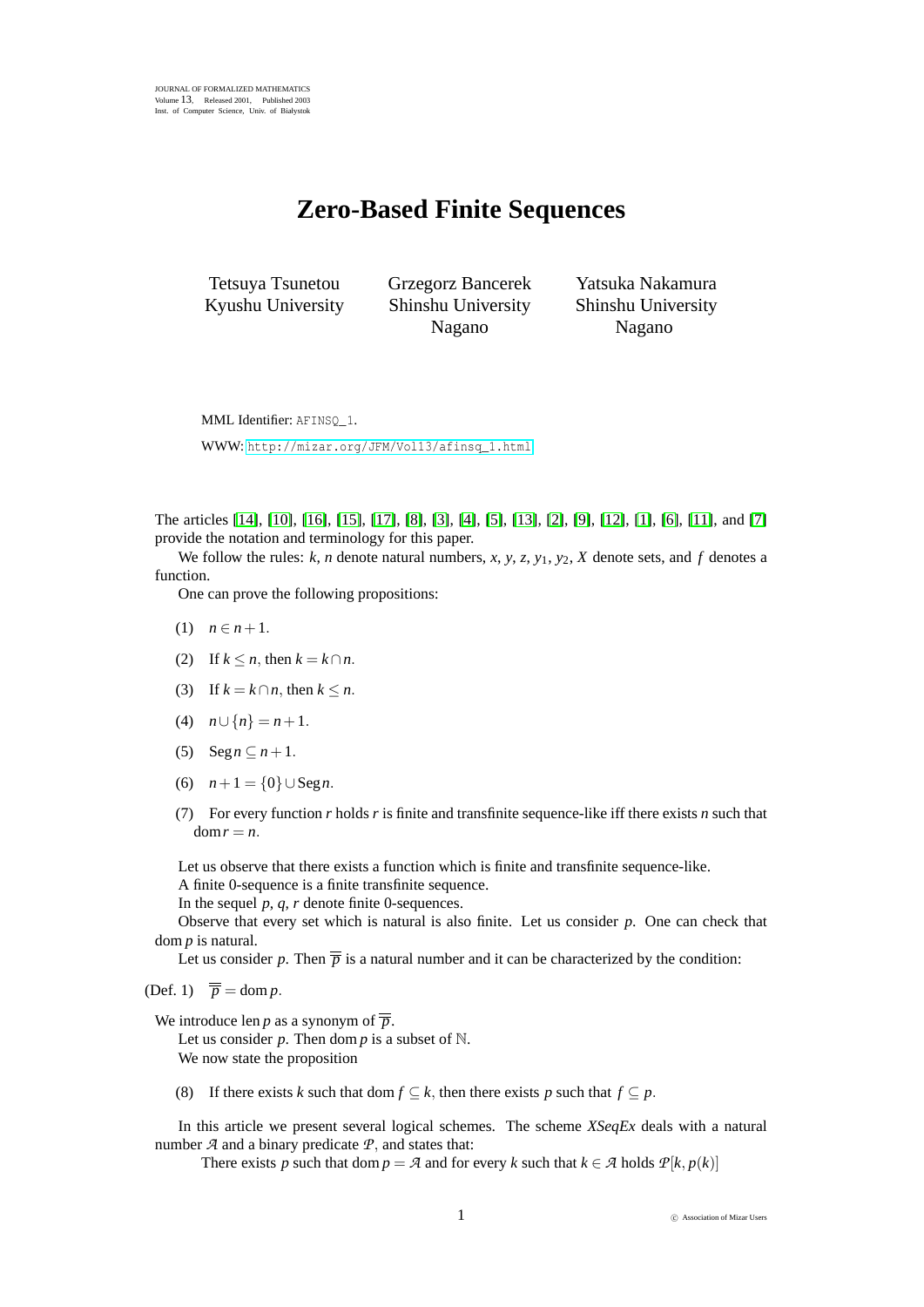provided the following requirements are met:

- For all *k*,  $y_1$ ,  $y_2$  such that  $k \in \mathcal{A}$  and  $\mathcal{P}[k, y_1]$  and  $\mathcal{P}[k, y_2]$  holds  $y_1 = y_2$ , and
- For every *k* such that  $k \in \mathcal{A}$  there exists *x* such that  $\mathcal{P}[k, x]$ .

The scheme *XSeqLambda* deals with a natural number *A* and a unary functor *F* yielding a set, and states that:

There exists a finite 0-sequence *p* such that len  $p = A$  and for every *k* such that  $k \in A$ holds  $p(k) = \mathcal{F}(k)$ 

for all values of the parameters.

Next we state several propositions:

- (9) If  $z \in p$ , then there exists *k* such that  $k \in \text{dom } p$  and  $z = \langle k, p(k) \rangle$ .
- (10) If dom  $p = \text{dom } q$  and for every  $k$  such that  $k \in \text{dom } p$  holds  $p(k) = q(k)$ , then  $p = q$ .
- (11) If len  $p = \text{len } q$  and for every  $k$  such that  $k < \text{len } p$  holds  $p(k) = q(k)$ , then  $p = q$ .
- (12)  $p \upharpoonright n$  is a finite 0-sequence.
- (13) If  $\text{rng } p \subseteq \text{dom } f$ , then  $f \cdot p$  is a finite 0-sequence.
- (14) If  $k < \text{len } p$  and  $q = p \upharpoonright k$ , then  $\text{len } q = k$  and  $\text{dom } q = k$ .

Let *D* be a set. Observe that there exists a transfinite sequence of elements of *D* which is finite. Let *D* be a set. A finite 0-sequence of *D* is a finite transfinite sequence of elements of *D*. The following proposition is true

(15) For every set *D* holds every finite 0-sequence of *D* is a partial function from N to *D*.

One can check that  $\theta$  is transfinite sequence-like.

Let *D* be a set. One can verify that there exists a partial function from  $\mathbb N$  to *D* which is finite and transfinite sequence-like.

In the sequel *D* is a set.

One can prove the following propositions:

- (16) For every finite 0-sequence *p* of *D* holds *pk* is a finite 0-sequence of *D*.
- (17) For every non empty set *D* there exists a finite 0-sequence *p* of *D* such that len  $p = k$ .

Let us note that there exists a finite 0-sequence which is empty. Next we state two propositions:

- (18) len  $p = 0$  iff  $p = 0$ .
- (19) For every set *D* holds  $\emptyset$  is a finite 0-sequence of *D*.

Let *D* be a set. Note that there exists a finite 0-sequence of *D* which is empty. Let us consider *x*. The functor  $\langle 0, x \rangle$  yields a set and is defined by:

(Def. 2)  $\langle 0x \rangle = {\langle 0, x \rangle}.$ 

Let *D* be a set. The functor  $\langle \rangle_D$  yields an empty finite 0-sequence of *D* and is defined as follows:

(Def. 3)  $\langle \rangle_D = \emptyset$ .

Let us consider *p*, *q*. Note that  $p \cap q$  is finite. Then  $p \cap q$  can be characterized by the condition:

(Def. 4) dom $(p \cap q) = \text{len } p + \text{len } q$  and for every *k* such that  $k \in \text{dom } p$  holds  $(p \cap q)(k) = p(k)$  and for every *k* such that  $k \in \text{dom } q$  holds  $(p \cap q)(\text{len } p + k) = q(k)$ .

Next we state a number of propositions:

(20)  $\operatorname{len}(p \cap q) = \operatorname{len} p + \operatorname{len} q$ .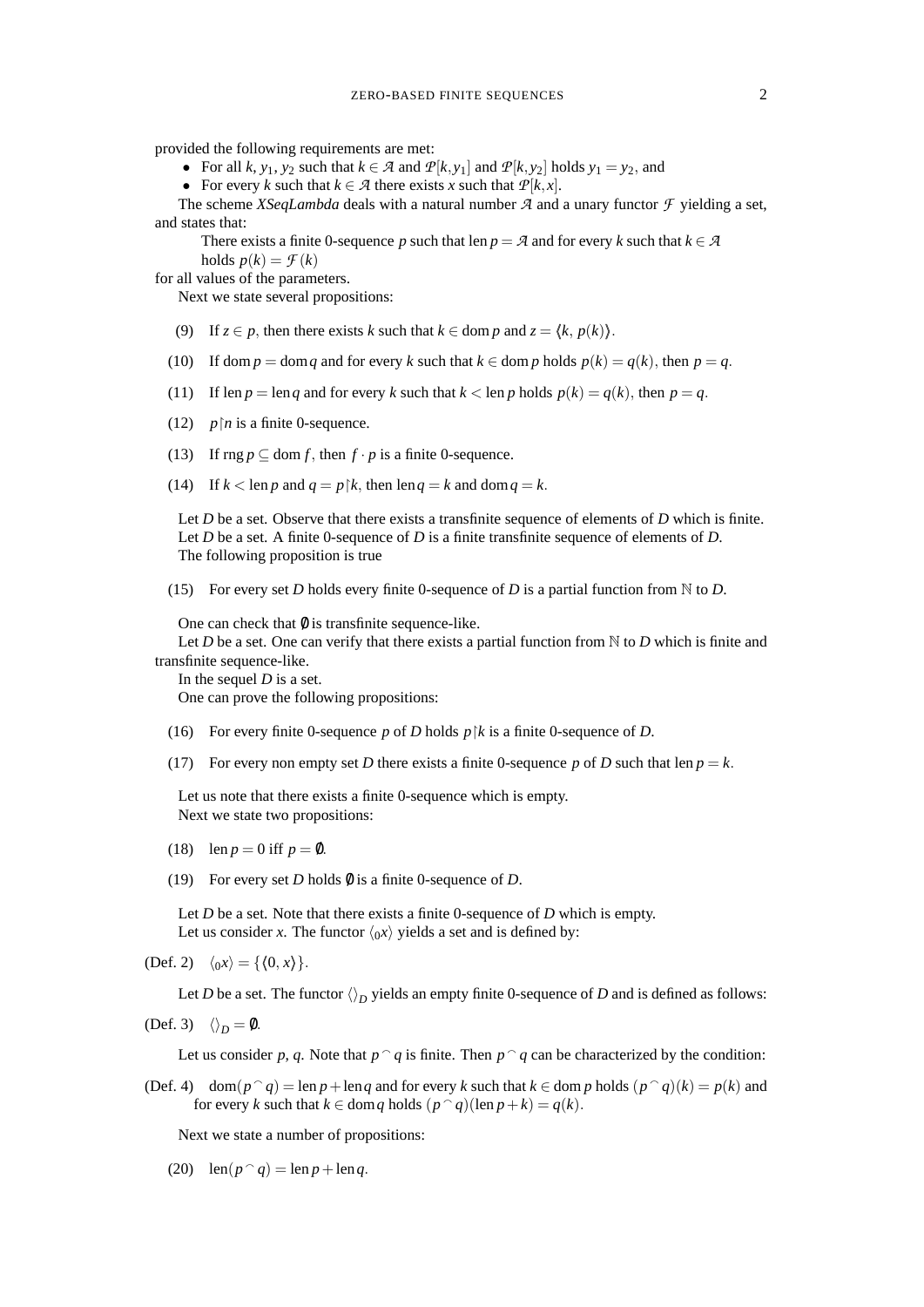- (21) If  $\operatorname{len} p \le k$  and  $k < \operatorname{len} p + \operatorname{len} q$ , then  $(p \cap q)(k) = q(k \operatorname{len} p)$ .
- (22) If len  $p \le k$  and  $k < \text{len}(p \cap q)$ , then  $(p \cap q)(k) = q(k \text{len } p)$ .
- (23) If  $k \in \text{dom}(p \cap q)$ , then  $k \in \text{dom } p$  or there exists *n* such that  $n \in \text{dom } q$  and  $k = \text{len } p + n$ .
- (24) For all transfinite sequences *p*, *q* holds dom  $p \subseteq \text{dom}(p \cap q)$ .
- (25) If  $x \in \text{dom } q$ , then there exists  $k$  such that  $k = x$  and len  $p + k \in \text{dom}(p \cap q)$ .
- (26) If  $k \in \text{dom } q$ , then  $\text{len } p + k \in \text{dom}(p \cap q)$ .
- (27)  $\text{rng } p \subseteq \text{rng}(p \cap q)$ .
- (28)  $\text{rng }q \subseteq \text{rng}(p \cap q)$ .
- (29)  $\text{rng}(p \cap q) = \text{rng } p \cup \text{rng } q$ .

$$
(30) \quad (p \cap q) \cap r = p \cap (q \cap r).
$$

- (31) If  $p \cap r = q \cap r$  or  $r \cap p = r \cap q$ , then  $p = q$ .
- (32)  $p^{\frown} \emptyset = p$  and  $\emptyset^{\frown} p = p$ .
- (33) If  $p \cap q = \emptyset$ , then  $p = \emptyset$  and  $q = \emptyset$ .

Let *D* be a set and let *p*, *q* be finite 0-sequences of *D*. Then  $p \cap q$  is a transfinite sequence of elements of *D*.

Let us consider *x*. Then  $\langle 0x \rangle$  is a function and it can be characterized by the condition:

(Def. 5) dom $\langle 0x \rangle = 1$  and  $\langle 0x \rangle(0) = x$ .

Let us consider *x*. Note that  $\langle 0x \rangle$  is function-like and relation-like. Let us consider *x*. Observe that  $\langle 0x \rangle$  is finite and transfinite sequence-like. We now state the proposition

(34) Suppose  $p \cap q$  is a finite 0-sequence of *D*. Then *p* is a finite 0-sequence of *D* and *q* is a finite 0-sequence of *D*.

Let us consider *x*, *y*. The functor  $\langle 0x, y \rangle$  yielding a set is defined by:

(Def. 6)  $\langle 0x, y \rangle = \langle 0x \rangle \cap \langle 0y \rangle$ .

Let us consider *z*. The functor  $\langle 0x, y, z \rangle$  yielding a set is defined as follows:

(Def. 7)  $\langle 0x, y, z \rangle = \langle 0x \rangle \cap \langle 0y \rangle \cap \langle 0z \rangle.$ 

Let us consider *x*, *y*. One can verify that  $\langle 0x, y \rangle$  is function-like and relation-like. Let us consider *z*. Observe that  $\langle 0x, y, z \rangle$  is function-like and relation-like.

Let us consider *x*, *y*. Note that  $\langle 0x, y \rangle$  is finite and transfinite sequence-like. Let us consider *z*. Observe that  $\langle 0x, y, z \rangle$  is finite and transfinite sequence-like.

One can prove the following propositions:

- (35)  $\langle 0x \rangle = {\langle 0, x \rangle}.$
- (36)  $p = \langle 0, x \rangle$  iff dom  $p = 1$  and rng  $p = \{x\}.$
- (37)  $p = \langle 0x \rangle$  iff len  $p = 1$  and rng  $p = \{x\}.$
- (38)  $p = \langle 0, x \rangle$  iff len  $p = 1$  and  $p(0) = x$ .
- (39)  $({\langle_0 x \rangle} \cap p)(0) = x.$
- (40)  $(p \cap \langle 0x \rangle)(\text{len } p) = x.$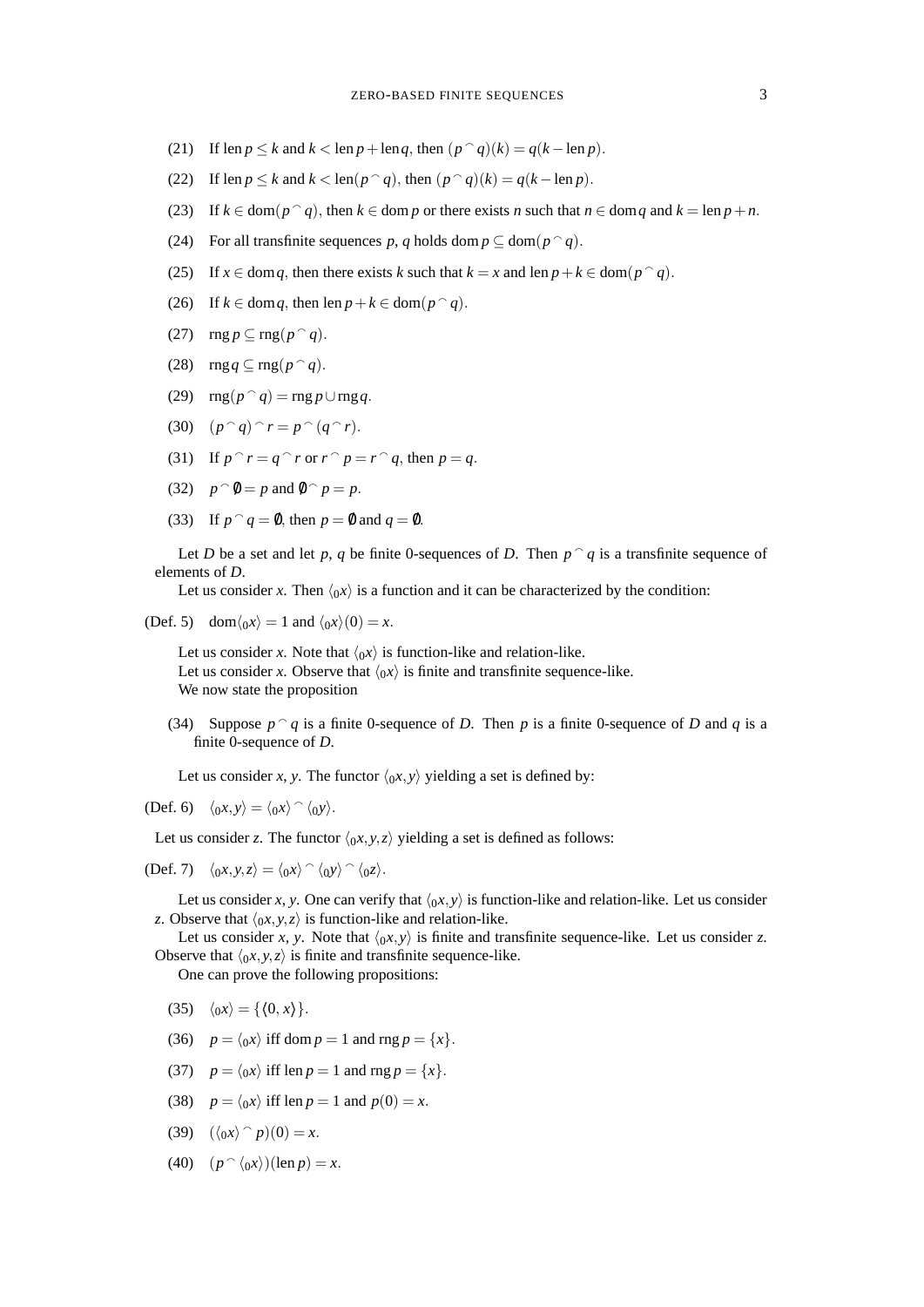- (41)  $\langle 0x, y, z \rangle = \langle 0x \rangle \cap \langle 0y, z \rangle$  and  $\langle 0x, y, z \rangle = \langle 0x, y \rangle \cap \langle 0z \rangle$ .
- (42)  $p = \langle 0, x, y \rangle$  iff len  $p = 2$  and  $p(0) = x$  and  $p(1) = y$ .
- (43)  $p = \langle 0x, y, z \rangle$  iff len  $p = 3$  and  $p(0) = x$  and  $p(1) = y$  and  $p(2) = z$ .
- (44) If  $p \neq 0$ , then there exist *q*, *x* such that  $p = q^{\frown} \langle 0x \rangle$ .

Let *D* be a non empty set and let *x* be an element of *D*. Then  $\langle 0x \rangle$  is a finite 0-sequence of *D*. The scheme *IndXSeq* concerns a unary predicate *P*, and states that: For every *p* holds *P*[*p*]

provided the parameters meet the following requirements:

- $\mathcal{P}[\emptyset]$ , and
- For all *p*, *x* such that  $P[p]$  holds  $P[p \cap \langle 0x \rangle]$ .

We now state the proposition

(45) For all finite 0-sequences p, q, r, s such that  $p \cap q = r \cap s$  and len  $p \le \text{len } r$  there exists a finite 0-sequence *t* such that  $p \hat{i} = r$ .

Let *D* be a set. The functor  $D^{\omega}$  yields a set and is defined as follows:

(Def. 8)  $x \in D^{\omega}$  iff *x* is a finite 0-sequence of *D*.

Let *D* be a set. Note that  $D^{\omega}$  is non empty. The following propositions are true:

- (46)  $x \in D^{\omega}$  iff *x* is a finite 0-sequence of *D*.
- (47)  $\qquad \theta \in D^{\omega}$ .

The scheme *SepXSeq* deals with a non empty set *A* and a unary predicate *P*, and states that: There exists *X* such that for every *x* holds  $x \in X$  iff there exists *p* such that  $p \in \mathcal{A}^{\omega}$ and  $P[p]$  and  $x = p$ 

for all values of the parameters.

Let *p* be a finite 0-sequence and let *i*, *x* be sets. One can check that  $p + (i, x)$  is finite and transfinite sequence-like. We introduce  $\text{Replace}(p, i, x)$  as a synonym of  $p + (i, x)$ .

The following proposition is true

(48) Let *p* be a finite 0-sequence, *i* be a natural number, and *x* be a set. Then len Replace( $p, i, x$ ) = len  $p$  and if  $i < \text{len } p$ , then  $(\text{Replace}(p, i, x))(i) = x$  and for every natural number *j* such that  $j \neq i$  holds (Replace( $p, i, x$ ))( $j$ ) =  $p(j)$ .

Let *D* be a non empty set, let *p* be a finite 0-sequence of *D*, let *i* be a natural number, and let *a* be an element of *D*. Then Replace( $p$ , *i*, *a*) is a finite 0-sequence of *D*.

## **REFERENCES**

- <span id="page-3-4"></span>[1] Grzegorz Bancerek. Cardinal numbers. *Journal of Formalized Mathematics*, 1, 1989. [http://mizar.org/JFM/Vol1/card\\_1.html](http://mizar.org/JFM/Vol1/card_1.html).
- <span id="page-3-3"></span>[2] Grzegorz Bancerek. The fundamental properties of natural numbers. *Journal of Formalized Mathematics*, 1, 1989. [http://mizar.](http://mizar.org/JFM/Vol1/nat_1.html) [org/JFM/Vol1/nat\\_1.html](http://mizar.org/JFM/Vol1/nat_1.html).
- <span id="page-3-0"></span>[3] Grzegorz Bancerek. The ordinal numbers. *Journal of Formalized Mathematics*, 1, 1989. [http://mizar.org/JFM/Vol1/ordinal1.](http://mizar.org/JFM/Vol1/ordinal1.html) [html](http://mizar.org/JFM/Vol1/ordinal1.html).
- <span id="page-3-1"></span>[4] Grzegorz Bancerek. Sequences of ordinal numbers. *Journal of Formalized Mathematics*, 1, 1989. [http://mizar.org/JFM/Vol1/](http://mizar.org/JFM/Vol1/ordinal2.html) [ordinal2.html](http://mizar.org/JFM/Vol1/ordinal2.html).
- <span id="page-3-2"></span>[5] Grzegorz Bancerek. Increasing and continuous ordinal sequences. *Journal of Formalized Mathematics*, 2, 1990. [http://mizar.org/](http://mizar.org/JFM/Vol2/ordinal4.html) [JFM/Vol2/ordinal4.html](http://mizar.org/JFM/Vol2/ordinal4.html).
- <span id="page-3-5"></span>[6] Grzegorz Bancerek and Krzysztof Hryniewiecki. Segments of natural numbers and finite sequences. *Journal of Formalized Mathematics*, 1, 1989. [http://mizar.org/JFM/Vol1/finseq\\_1.html](http://mizar.org/JFM/Vol1/finseq_1.html).
- <span id="page-3-6"></span>[7] Grzegorz Bancerek and Andrzej Trybulec. Miscellaneous facts about functions. *Journal of Formalized Mathematics*, 8, 1996. [http:](http://mizar.org/JFM/Vol8/funct_7.html) [//mizar.org/JFM/Vol8/funct\\_7.html](http://mizar.org/JFM/Vol8/funct_7.html).